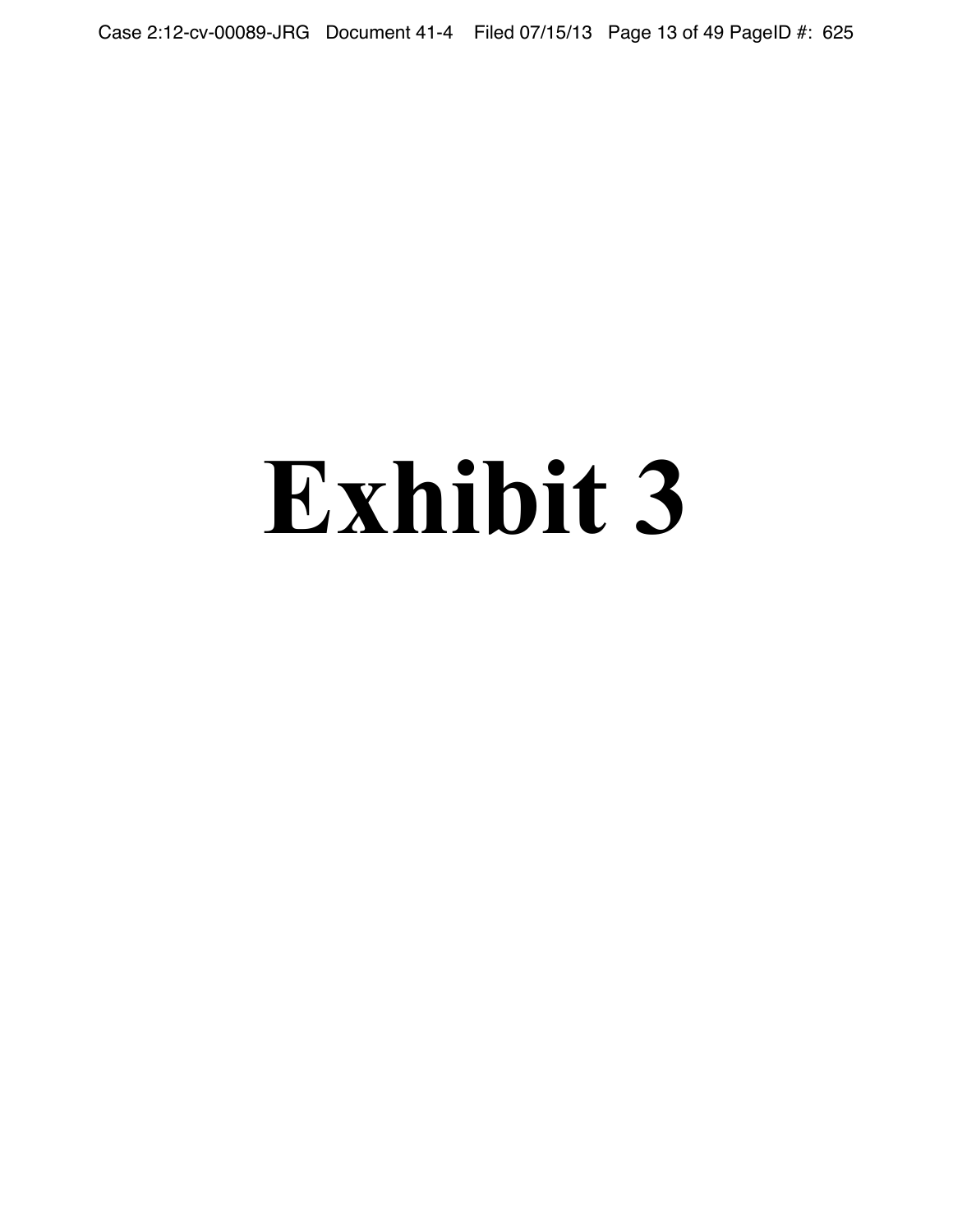## IN THE UNITED STATES DISTRlCT COURT FOR THE EASTERN DISTRlCT OF VIRGINIA Alexandria Division

| TRINITY INDUSTRIES, INC., et al., |  |
|-----------------------------------|--|
| Plaintiffs,                       |  |
| $V_{-}$                           |  |
| SPIG INDUSTRY, LLC, et al.,       |  |
| Defendants.                       |  |

Civil Action No. 1:11 cv937-CMH-TRJ

## DECLARATION OF BRIAN E. SMITH

I, Brian E. Smith, declare as follows:

1. My name is Brian E. Smith, and I am the Vice President, International Sales for Trinity Highway Products, LLC ("Trinity"), the Plaintiff in this matter. My business address is 2525 Stemmons Freeway, Dallas, Texas 75207. I have personal knowledge of the matters set forth in this Affidavit.

2. My job duties include overseeing international sales and marketing for Trinity Highway Products, LLC. Prior to 2011, I also was responsible for new product development. The ET-Plus product at issue in this litigation is sold by Trinity Highway Products, LLC.

3. I have direct knowledge of the modifications and improvements made to the ET-Plus end terminal product since its introduction in 2000.

4. The ET-Plus has been accepted for use on the National Highway System by the Federal Highway Administration ("FHW A") since January 18, 2000.

5. Throughout its product life cycle, the ET-Plus has been designed and manufactured with an exit gap having a manufacturing variance of 1 to 1.15 inches.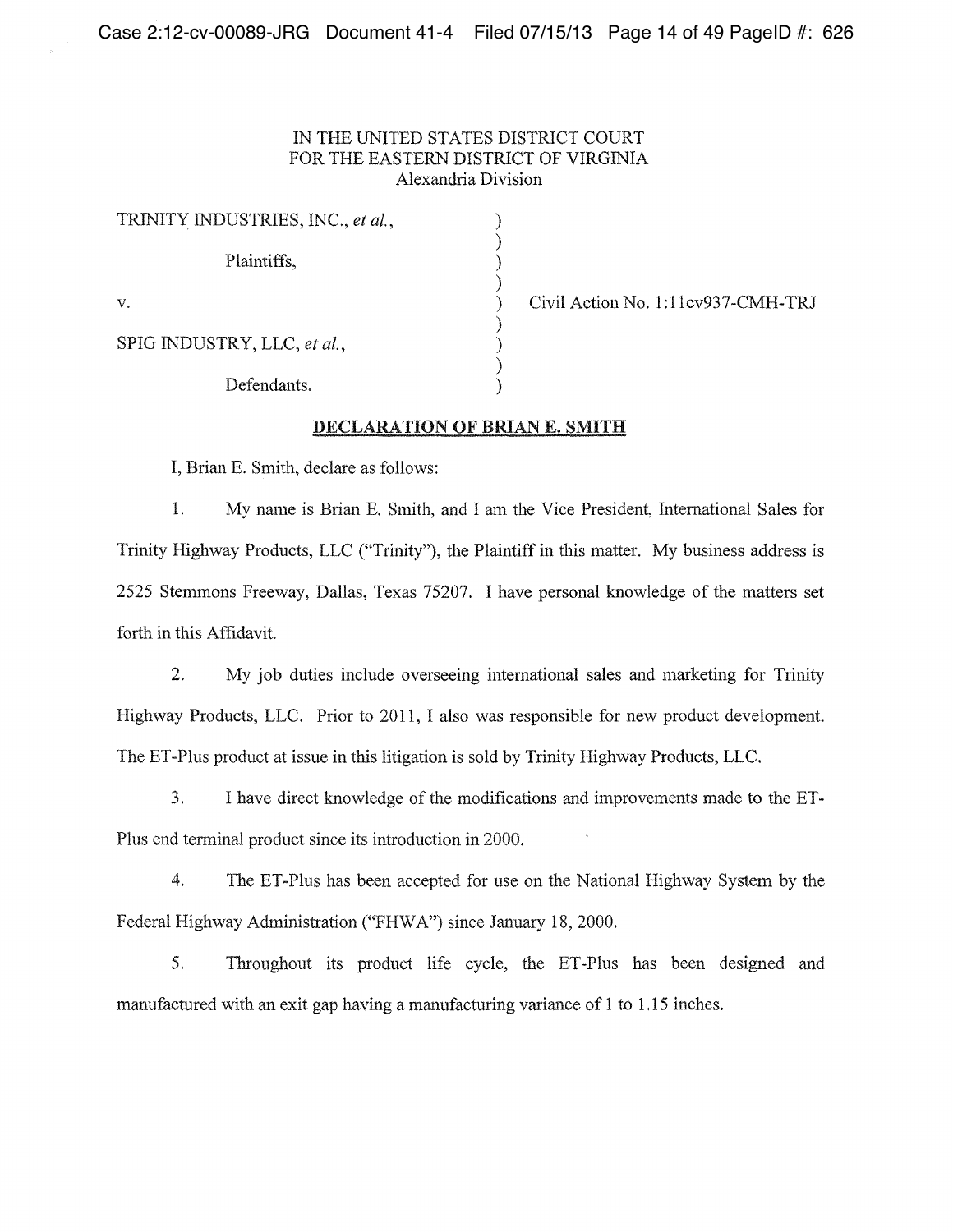6. During the manufacturing process, the fabrication plants make use of a special part and manufacturing technique. A part is inserted into the ET-PLUS during manufacturing, and fabrication is done around this part. Therefore, because of manufacturing techniques, the exit gap can never measure less than 1".

7. Under NCHRP Report 350 crash test conditions (as mandated by the FHWA), a guardrail splice using 1-1/2 inch bolts will fit through an ET-Plus exit gap having a manufacturing dimension of 1" with a variance/tolerance of -0", +0.15". When impacted "end on" at the end terminal, the vehicle pushes the ET-Plus head down the W-beam guardrail.

8. In 2005, Trinity suggested a manufacturing improvement of the ET-Plus to include an end terminal with a 4" top and bottom channel on the feeder chute (versus a 5" rail feeder chute in prior versions of the ET-Plus). One of the reasons for doing this was to strengthen the weld where the channel joins the head. Further, Trinity, in consultation with the ET-PLUS designers at Texas A&M, believed that the change in channel size to a 4" width would reduce the occurrence of "wobble" as the rail travels down the chute following impact.

9. On May 27, 2005, Texas A&M design engineers conducted a crash test pursuant to NCHRP Report 350 using an ET-Plus with 31" w-beam guardrail height. This was test 3-30. The ET-Plus in this crash test had a 4" rail feeder chute.

10. On August 10, 2005, Trinity provided a copy of this NCHRP Report 350 test 3-30 to the FHWA. On that date, Trinity requested FHWA's acceptance of the ET-31, a modified version of its ET-Plus.

11. Copies of Plaintiffs' testing and FHWA acceptance documents are attached to the Memorandum in Support of Motion to Disqualify as Exhibit K.

2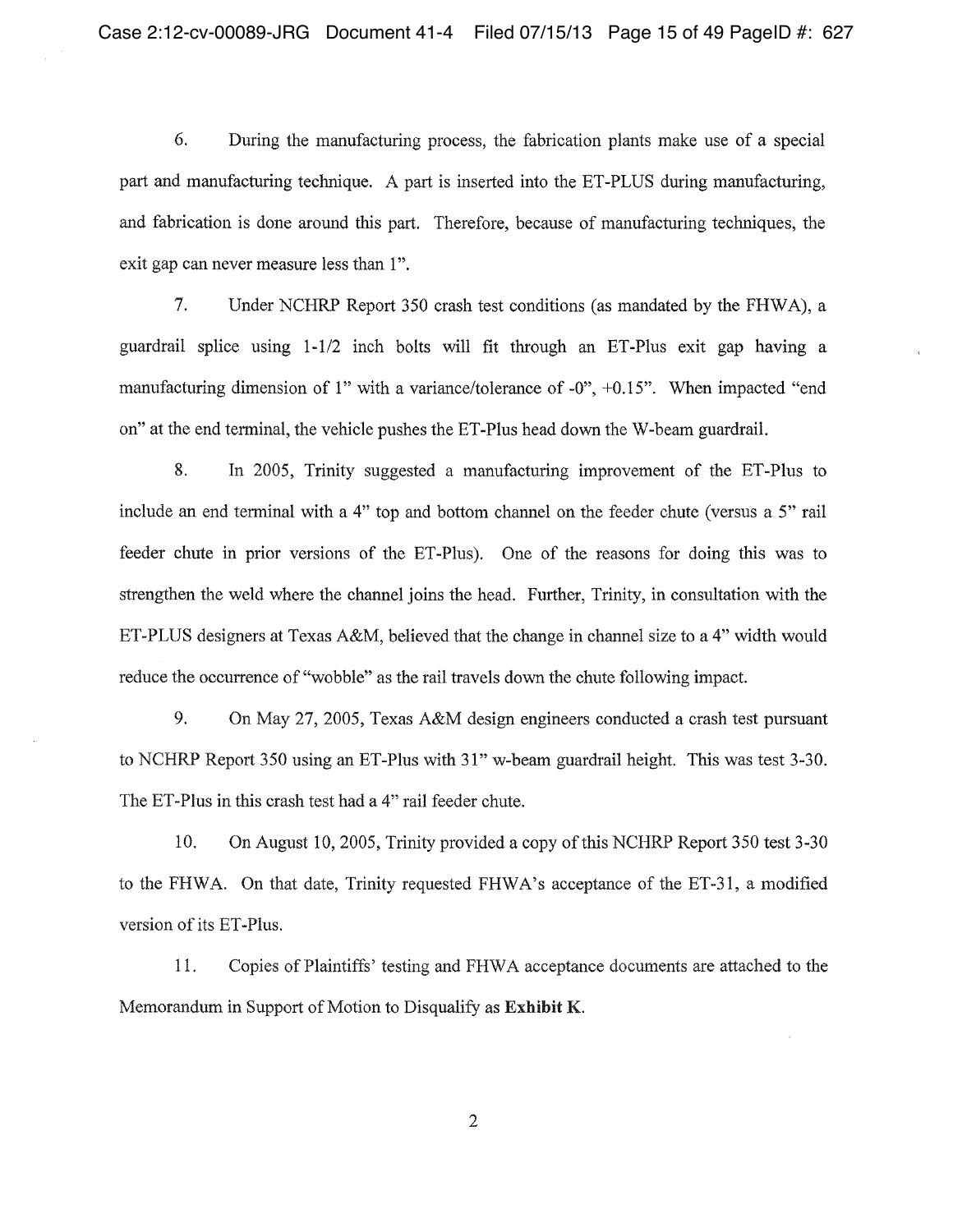- through his lawyers at Roetzel  $\&$  Andress (by filing Counterclaims in November and December 2011 against Trinity and The Texas A&M University System, based on the erroneous 4" rail feeder and 1-1/2" exit gap failure theories), and
- to the FHWA (by sending them an email with the PowerPoint Presentation titled "Failure Assessment of Guardrail Extruder Terminals" in January 2011).

19. On January 24, 2012, while attending the Transportation Research Board meeting m Washington, D.C., I was contacted by Nick Artimovich with the Federal Highway Administration. He later forwarded to me a PowerPoint presentation, regarding the ET-PLUS which he said that he had received from SPIG via email. I read the presentation and then provided it to Trinity's attorneys.

20. From speaking with Trinity's attorneys, I understand that the Presentation that SPIG sent to the FHWA was created by SPIG's attorneys at Roetzel & Andress.

21. Mr. Harman's unfounded statements in general, and the spurious nature of the Presentation created by his attorneys in particular, have done harm to the reputations of Trinity and Texas A&M. If Mr. Harman continues to distribute the Presentation containing these misleading statements and misrepresentations about Trinity's ET-Plus, these actions could negatively impact Trinity's customer relationships and business prospects.

22. I understand that attorneys representing Trinity will be filing this Affidavit with this Court with a Motion to Disqualify Counsel for Defendants SPIG and Selco.

4